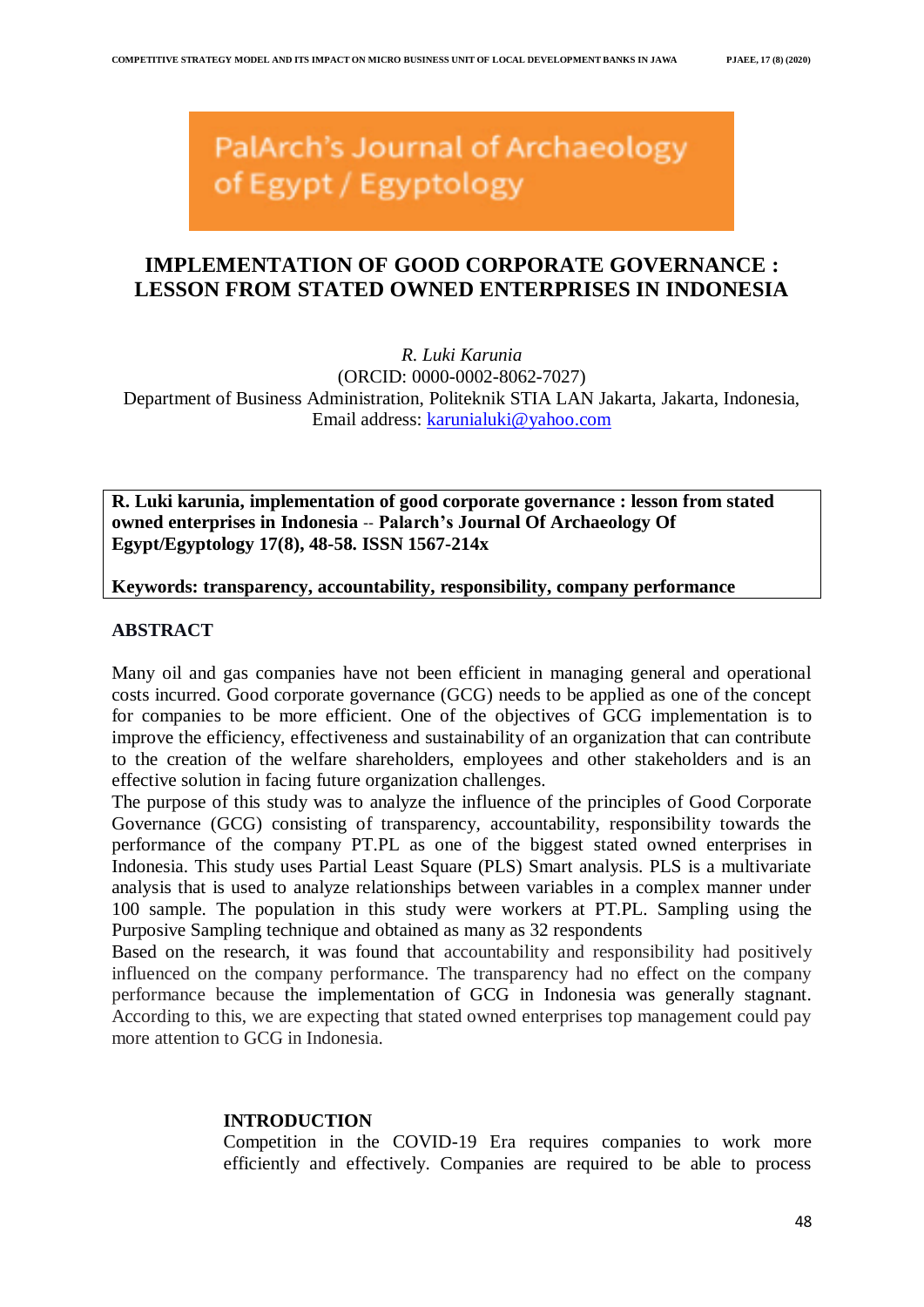important functions in a more professional manner. On the other hand, companies are required to exist in a very difficult global economic condition. Increasingly tighter competition causes companies to be able to increase competitiveness in order to maintain company survival. All types of businesses will face increasingly difficult challenges in the current era of COVID, companies must pay special attention to business opportunities and take advantage of corporate strategic management to identify and develop specific capabilities and competencies owned by companies with the aim of gaining competitive advantages and improving performance.

Firm value is very important because it reflects the company's performance which can affect investors' perceptions of the company. Firm value is influenced by two factors, namely internal and external factors. Internal factors are a set of variables that the company can control, while external factors cannot be controlled by the company. In oil companies, one of the external factors that can affect the company's performance is the world crude oil price. According to the Indonesia Petroleum Association (IPA) in Indonesia's Upstream Oil and Gas Portrait, since mid-2014 the world price of crude oil (crude oil) has fallen by around 60%. The downward trend in oil lasted until the end of 2016, even until now in 2020. The fall in world oil prices was a blow to oil and gas producing countries, including Indonesia. This picture show the decrease of oil Price from 2014



Picture 1. The Decrease of Oil Price from 2014

Source : Ministry of Energy, Indonesia

Along with the decline in ICP from 2014 until now, many oil companies in Indonesia were affected by this condition, one of the state-owned oil companies, namely PT.PL experienced a sharp decline in performance. Due to the inefficiency of oil and gas companies, management needs to control the costs incurred in order to be more efficient with good corporate governance, also known as Good Corporate Governance (GCG). One of the objectives of implementing GCG is to increase the efficiency, effectiveness and sustainability of an organization that contributes to the creation of the welfare of shareholders, employees and other stakeholders and is an elegant solution in facing future organizational challenges. Therefore, the interested parties called stakeholders have a role in the corporate governance system or GCG.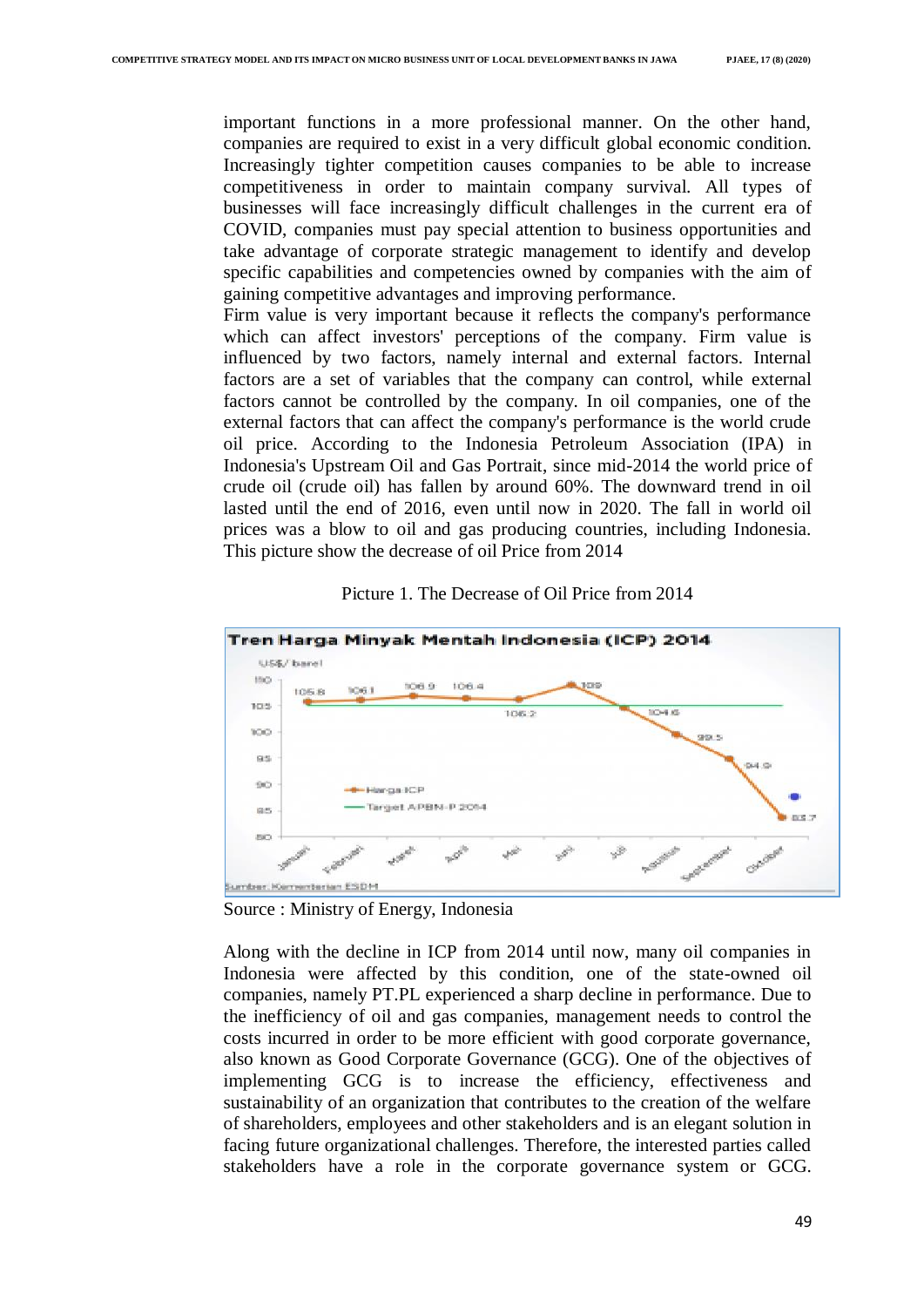Management is an agent who must act to implement GCG, so that stakeholder orientation to increase profitability and efficiency and company value can be achieved. Based on the background of these problems, the author will conduct research on how the influence of the principles of Good Corporate Governance (GCG) on the company performance of PT. PL. Especially the influence of transparency, accountability and responsibility through performance of the company.

#### **LITERATURE REVIEW AND HYPOTHESIS DEVELOPMENT**

According to Hamdani (2015) transparency contains elements of disclosure and provision of information in a timely, adequate, clear, accurate and comparable manner and is easily accessible to stakeholders and the public. The principle of transparency in carrying out the decision-making process and disclosing material and relevant information about the company. Transparency is a commitment to ensure the availability and disclosure of important information for interested parties regarding the financial condition, management and ownership of the Company in an accurate, clear and timely manner. Transparency can be defined as the openness of information, both in the decision making process and in disclosing material and relevant information about the company. (Arief, 2009; Muhammad et al., 2019; Munir et al., 2019; Noorollahi et al., 2019)

According to Ministry Stated Owned Enterprises Regulation No. Kep-117/M-MBU/2002 accountability, namely clarity of functions, implementation and accountability of the Organs so that company management is carried out effectively and responsibility, namely conformity in the management of the company to the laws and regulations and sound corporate principles;

Performance is something that is produced by organizations within the company, both profit-oriented and non-profit-oriented, in a certain period by referring to the standards set. The company's performance should be a measurable result and able to describe the condition of the company from various agreed sizes. Fahmi (2010) says that performance is the result achieved by an organization that is both profit-oriented and non-profitoriented which is produced within a certain time period. Meanwhile, according to Mahsun (2013), Performance is a description of the level of achievement of the implementation of an activity / program that is made in a policy in realizing the goals, objectives, mission and vision of the organization as stated in the strategy of an organization. Meanwhile, according to Moeherino (2009), performance is a description of the level of achievement of the implementation of an activity program or policy in realizing the goals, objectives, vision and mission of the organization as outlined in the strategic planning of an organization.According to these literatures, we hypothesize that:

*H1:The transparency has a positive effect on company performance.*

*H2:The accountability has a positive effect on company performance. H3:The responsibility has a positive effect on company performance.*

#### **RESEARCH METHODS**

The unit of analysis for this study are Stated owned enterprises under The Ministry of Stated Owned Enterprises, The Republic of Indonesia. We focused on the employees which are located in Jakarta. In total there are 307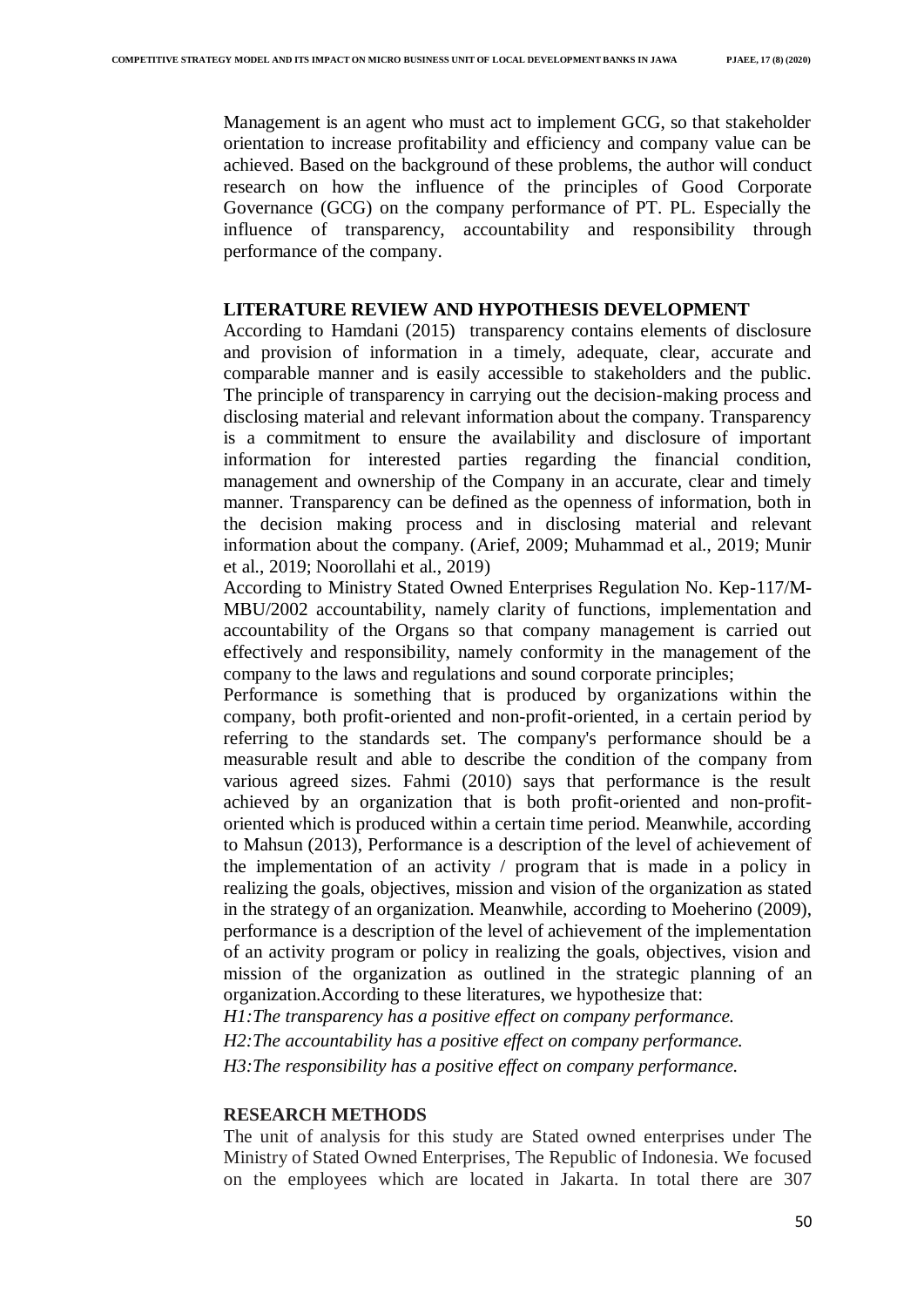employees in this category, and we plan to conduct a survey to the finance division on those company. Thus, those company as our unit of analysis where for PT.PL are represented by all of the finance division employees who knows better about the GCG and company performance. Our questionnaires were distributed by google form. By conducting several data collection methods, we are expecting that the data collection stage will be more effective and efficient. This study adopts an GCG instrument and Performance instrument. The instrument is measured by a 5-point scale (1= Weak, 2=Below Average, 3=Average, 4=Above Average, 5=Extraordinary). The employee was asked on his or her perception on how they evaluate GCG in the following areas: (1) transparency; (2) accountability; (3) responsibility; (4) performance; Thus respondents were requested to rate some statements about their perception about GCG and performance by placing them on a five-point Likert scale in which 1 meant "strongly disagree", 2 "disagree", 3 "neither agreeing nor disagree", 4 "agree" and 5 "strongly agree".

#### **RESULTS AND DISCUSSION**

We distributed questionnaires to 40 employees. We asked to the finance division located in Jakarta which has 40 employees but only 32 questionnaires was back. We conducted Partial Least Squares (PLS) for our structural model. PLS is a new approach to calculate Structural Equation Modeling (SEM), which is more suitable for small data set compared to Covariance-based SEM. PLS-SEM is more appropriate for a new developed-model to predict the causality among latent variables (constructs). For this study purpose, we used WarpPLS software to develop and test our model. We adopt Hair et.al (2001) suggestions on steps to analyze SEM data. Firstly, developing a theoretically based model using a confirmatory analysis. Secondly, constructing a path diagram causal relationships. And thirdly, converting the path diagram into a set of structural and measurement models.

For the first stage, we are doing a confirmatory factor analysis for each latent variable (construct). There are some indicators that we dropped due to lower loading factor (less than 0,6) and the significance level (more than 0.001) or the Cronbach's Alpha less than 0,7



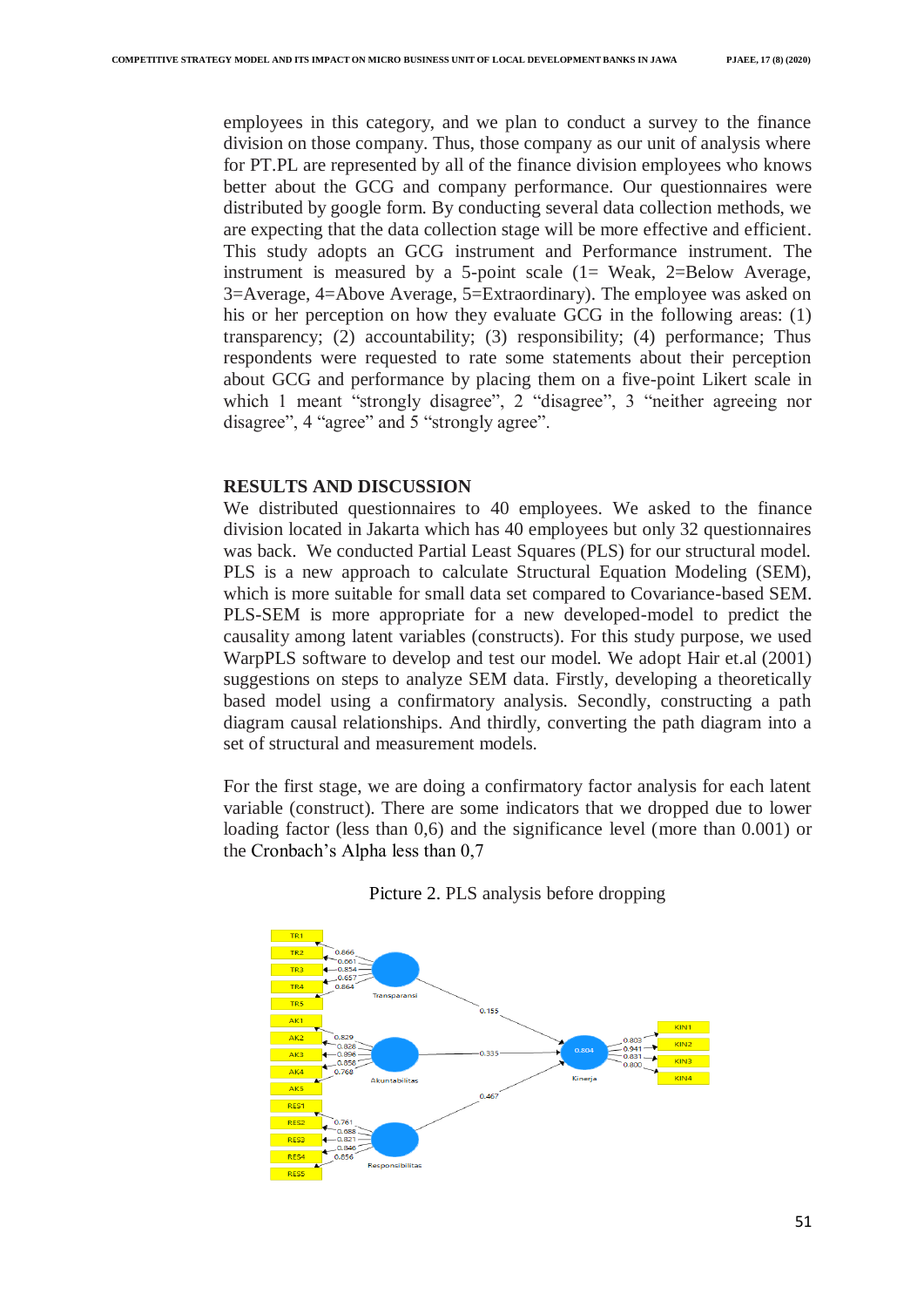Source: PLS analysis, 2020 (before dropping)

We dropped 2 indicators (out of 5) for transparency construct. Hence, we improved the reliability and the validity of our measurement model as shown in the following table.



Picture3. PLS analysis after dropping

Source: PLS analysis, 2020 (after dropping)

The Following table will show the validity and reliability value for each indicator. In the table, the value of the TR 2 and TR 4 indicators has a value of 0,661 and 0,657. It shows that value of TR2 and TR4 are below the required value of Cronbach's Alpha which is less than 0,7.

| <b>No</b>      | <b>Indicator</b> | <b>Transparency</b> | <b>Accountability</b> | <b>Responsibility</b> | <b>Performance</b> |
|----------------|------------------|---------------------|-----------------------|-----------------------|--------------------|
|                | TR1              | 0,866               |                       |                       |                    |
| $\overline{2}$ | TR <sub>2</sub>  | 0,661               |                       |                       |                    |
| 3              | TR <sub>3</sub>  | 0,854               |                       |                       |                    |
| 4              | TR4              | 0,657               |                       |                       |                    |
| 5              | TR <sub>5</sub>  | 0,864               |                       |                       |                    |
| 6              | AK1              |                     | 0,829                 |                       |                    |
| $\tau$         | AK2              |                     | 0,828                 |                       |                    |
| 8              | AK3              |                     | 0,896                 |                       |                    |
| 9              | AK4              |                     | 0,858                 |                       |                    |
| 10             | AK5              |                     | 0,768                 |                       |                    |
| 11             | RES1             |                     |                       | 0,761                 |                    |

**Table 1.** Cronbach's alpha of each indicators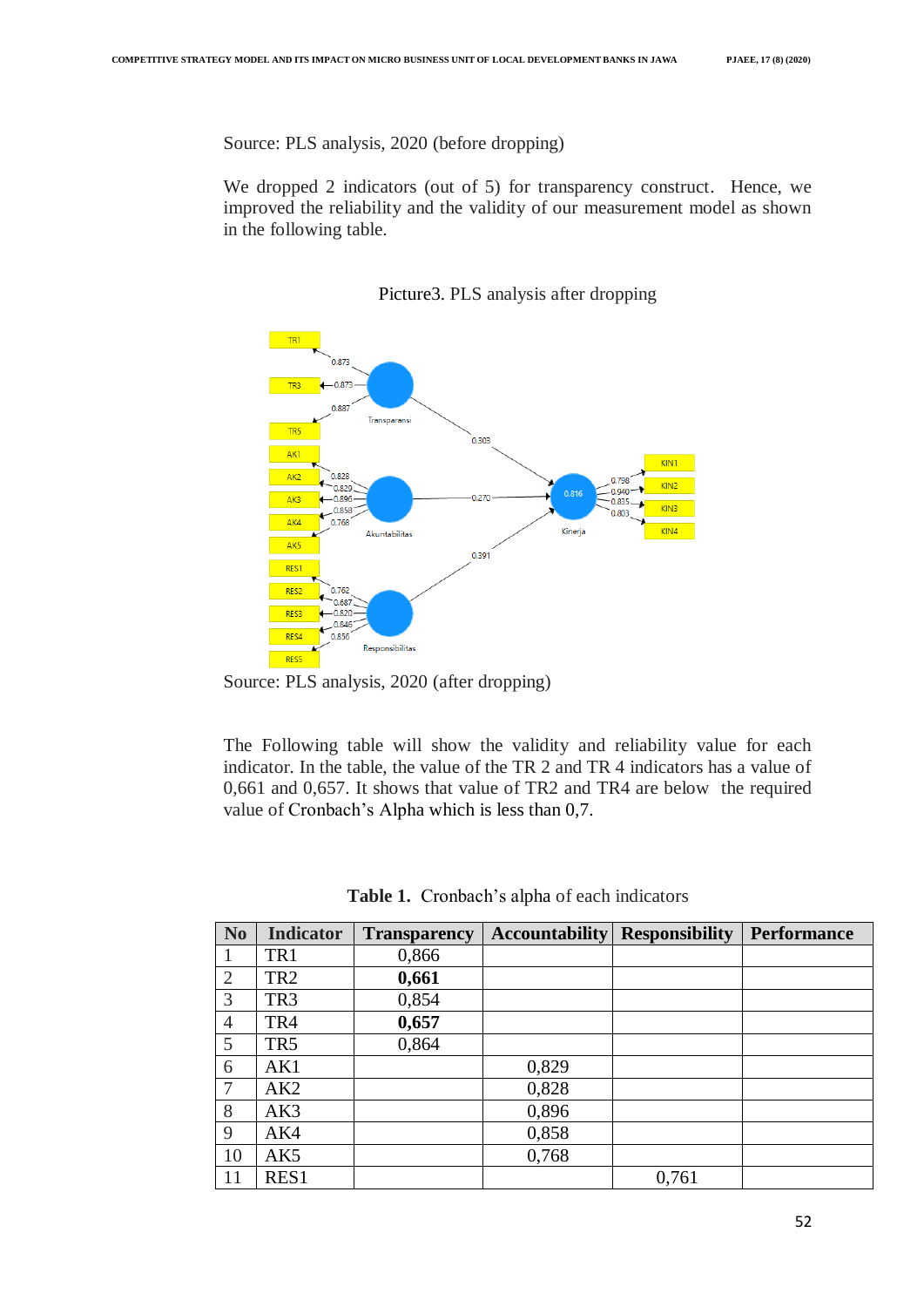| 12 | RES <sub>2</sub> | 0,688 |       |
|----|------------------|-------|-------|
| 13 | RES3             | 0,821 |       |
| 14 | RES4             | 0,846 |       |
| 15 | RES5             | 0,856 |       |
| 16 | KIN1             |       | 0,803 |
| 17 | KIN <sub>2</sub> |       | 0,941 |
| 18 | KIN3             |       | 0,831 |
| 19 | KIN4             |       | 0,800 |

Source: PLS analysis, 2020

The reliability and the validity of our measurement model for each variable as shown in the following table.

| <b>Extracted (AVE)</b> |
|------------------------|
|                        |
| 0,957122               |
| 0,961026               |
| 0,977773               |
| 0,754132               |
|                        |

**Table 2.** Validity and reliability of the construct variable

Source: PLS analysis, 2020

Table 2 shows that each construct has cronbach alpha score more than 0,7 and AVE score of more than 0.5 (Hair *et al.*, 1998; Noreen et al., 2019; Normalini et al., 2019; Ramakrishnan et al., 2020), and the composite reliability more than 0.7, which indicates that all the constructs have reached the internal validity and the consistency for further study. We also conducted discriminant validity analysis by using Fornell-Larcker Model as shown in Table 2 below. The diagonal line scores are drawn from the square-root of AVE for each construct, and the remaining cells are the correlation score between constructs. According to Fornell-Larcker (1981), a good discriminate construct is when its square-root of AVE is higher than the correlation score to other constructs.

For the second, we developed our measurement and structural model with the inner model test. Before we test our hypothesis, it is important to calculate the R square.This inner model test is carried out using the R Square test method. Where the R square value indicates the level of determination of the variable. In this study, the R square value of the performance variable was 0.817. This means that the contribution of the transparency, accountability and responsibility variables in explaining the performance variable is 81.7%, while the remaining 18.3% is explained by other variables outside of this study.

| N <sub>0</sub> | <b>Indicator</b> | <b>Transparency</b> | <b>Accountability</b> | <b>Responsibility</b> | <b>Performance</b> |
|----------------|------------------|---------------------|-----------------------|-----------------------|--------------------|
|                | TR 1             | 0,873               | 0.713                 | 0,708                 | 0,719              |
|                | TR <sub>2</sub>  | 0.873               | 0.719                 | 0.779                 | 0,689              |
|                | TR3              | 0,887               | 0,788                 | 0,746                 | 0,846              |
|                | TR4              | 0.745               | 0,828                 | 0,762                 | 0,720              |
|                | TR5              | ),633               | 0,829                 | 0,546                 | 0.726              |

**Table 3. Cross Loading Indicator Research**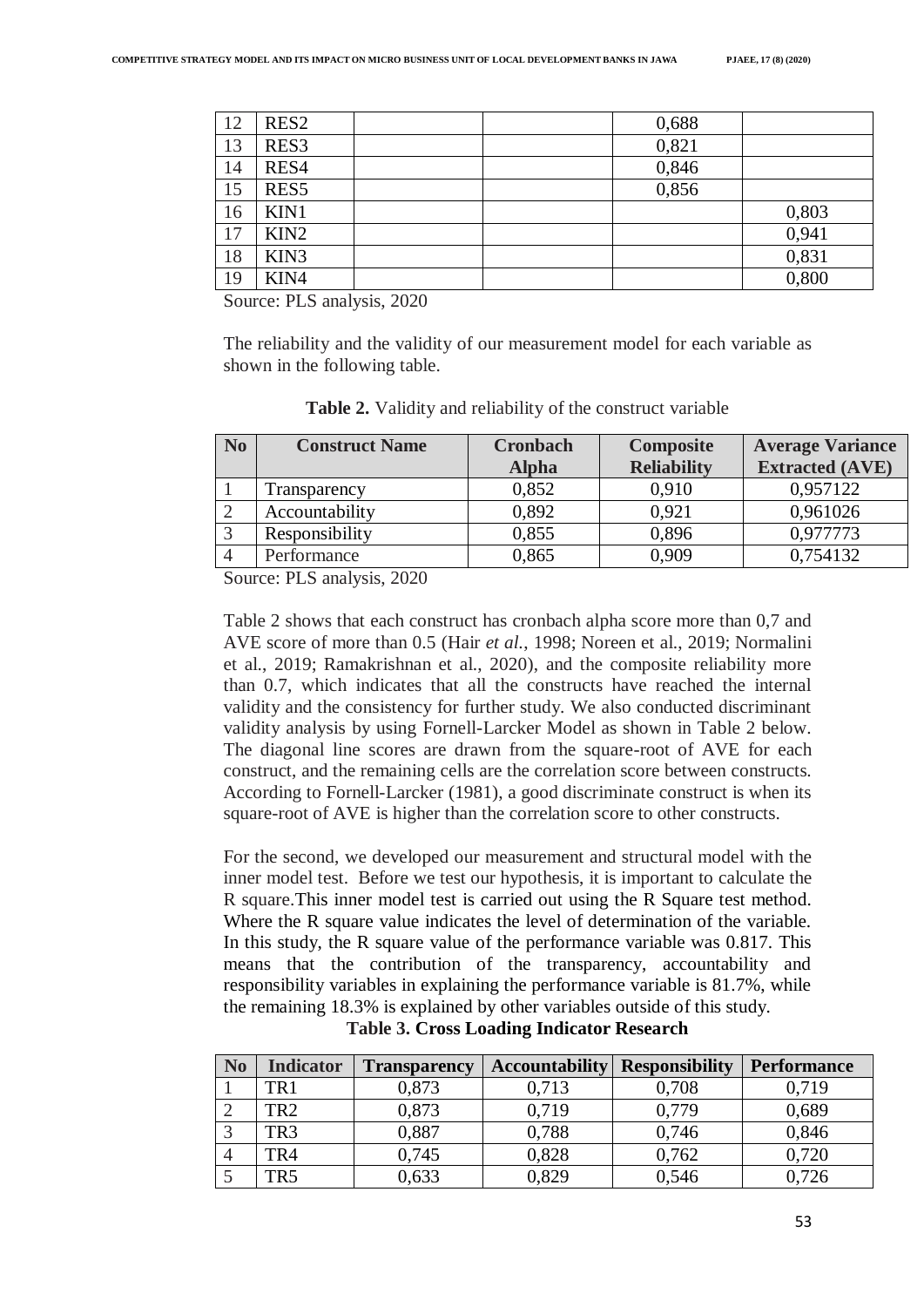| 6  | AK1              | 0,744 | 0,896 | 0,665 | 0,667 |
|----|------------------|-------|-------|-------|-------|
| 7  | AK2              | 0,681 | 0,858 | 0,579 | 0,678 |
| 8  | AK3              | 0,739 | 0,768 | 0,599 | 0,633 |
| 9  | AK4              | 0,831 | 0,602 | 0,762 | 0,706 |
| 10 | AK <sub>5</sub>  | 0,466 | 0,373 | 0,687 | 0,529 |
| 11 | RES1             | 0,587 | 0,643 | 0,820 | 0,671 |
| 12 | RES <sub>2</sub> | 0,688 | 0,684 | 0,846 | 0,743 |
| 13 | RES <sub>3</sub> | 0,760 | 0,657 | 0,856 | 0,716 |
| 14 | RES4             | 0,641 | 0,696 | 0,730 | 0,798 |
| 15 | RES5             | 0,770 | 0,685 | 0,846 | 0,940 |
| 16 | KIN1             | 0,789 | 0,664 | 0,717 | 0,835 |
| 17 | KIN <sub>2</sub> | 0,714 | 0,741 | 0,570 | 0,803 |
| 18 | KIN3             | 0,873 | 0,713 | 0,708 | 0,719 |
| 19 | KIN4             | 0.873 | 0,719 | 0,779 | 0,689 |

Source: PLS analysis, 2020

Finally, we test the effect of the relationship between transparency, accountability and responsibility on performance. This test was carried out using the bootstrapping method through the Smart PLS version 3 application with a significance level of 0.05 or 5%. In Smart PLS, this effect test is measured by calculating the path coefficients for each path.

| Origina       | <b>Sampl</b> | <b>Standar</b>  |             | P           |
|---------------|--------------|-----------------|-------------|-------------|
|               |              | d               | statisti    | <b>Valu</b> |
| <b>Sample</b> | <b>Mean</b>  | <b>Deviatio</b> | $\mathbf c$ | e           |
| (O)           | (M)          | n               |             |             |
| 0.303         | 0.304        | 0.183           | 1.658       | 0.098       |
|               |              |                 |             |             |
| 0.270         | 0.265        | 0.123           | 2.200       | 0.028       |
|               |              |                 |             |             |
| 0.391         | 0.395        | 0.155           | 2.514       | 0.012       |
|               |              |                 |             |             |
|               |              |                 |             |             |

**Table 4.** Path Coefficient, p Significance Table.

Source: PLS analysis, 2020

Moreover, according to our model firstly, we find that transparency has no significant effect on performance  $(p<0.098)$ . Secondly, accountability has significant effect on performance  $(p<0.028)$ . Finally, responsibility has significant effect on performance  $(p<0.012)$ . In other words, this result confirms that accountability and responsibility has a positive effect on performance. This finding supports the argument from other research. Yunus and Hamid (2015) find that good corporate governance has a positive effect on performance. The transparency has no significant effect on performance. This finding supports the Forum for Corporate Governance in Indonesia and survey conducted by Mc. Kinsey & Co from 250 global investors from three continents: the US, Europe, and Asia, in mid-2000, it was known that the implementation of Good Corporate Governance (GCG) in Indonesia was at the lowest rank. The CLSA (Credit Lyonnais Securities Asia) survey at the end of  $2004$  put Indonesia in ranked  $10<sup>th</sup>$  or worst in Southeast Asia for the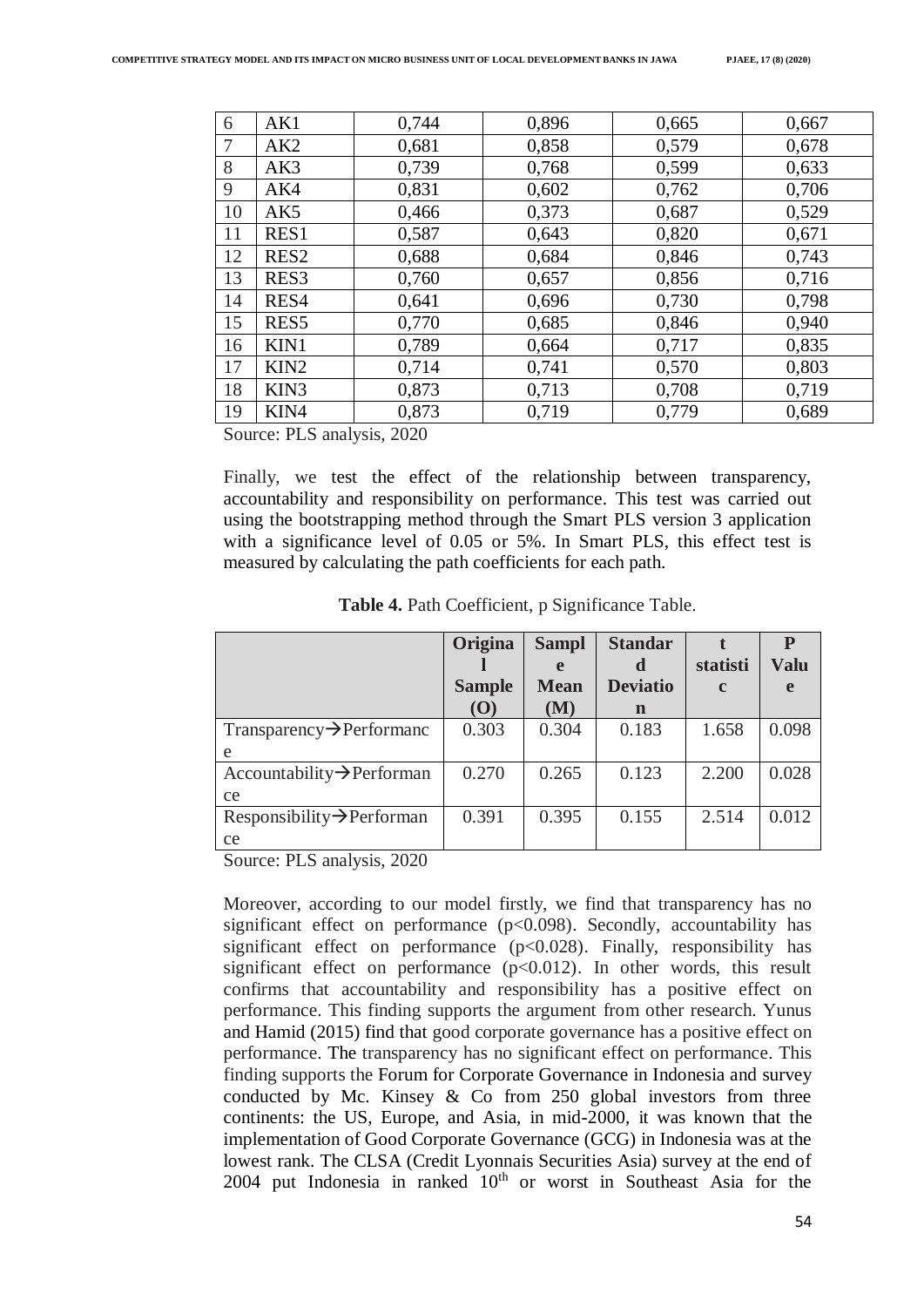implementation of GCG, and the Standard & Poor surveys also stated that the implementation of GCG in Indonesia was generally stagnant. Business actors consider that GCG is only limited to compliance with regulations that does not have a direct impact on financial performance as in marketing activities. This is the reason why GCG is not optimal in terms of its implementation among Indonesian companies.

| $\frac{0}{0}$    | 2012 | 2014 | 2016 | 201<br>8 | <b>Change</b> |
|------------------|------|------|------|----------|---------------|
| 1. Australia     |      |      | 78   | 71       | $(-7)$        |
| 2.               | 66   | 65   | 65   | 60       | $(-5)$        |
| Hongkong         |      |      |      |          |               |
| 3.               | 69   | 64   | 67   | 59       | $(-8)$        |
| Singapore        |      |      |      |          |               |
| 4. Malaysia      | 55   | 58   | 56   | 58       | $(+2)$        |
| 5. Taiwan        | 53   | 56   | 60   | 56       | $(-4)$        |
| 6. Thailand      | 58   | 58   | 58   | 55       | $(-3)$        |
| 7. Japan         | 55   | 60   | 63   | 54       | $(-9)$        |
| 7. India         | 51   | 54   | 55   | 54       | $(-1)$        |
| 8. Korea         | 49   | 49   | 52   | 46       | $(-6)$        |
| 9. China         | 45   | 45   | 43   | 41       | $(-2)$        |
| 10.              | 41   | 40   | 38   | 37       | $(-1)$        |
| Phillippines     |      |      |      |          |               |
| 11.<br>Indonesia | 37   | 39   | 36   | 34       | $(-2)$        |

Tabel 5 Market Category Scores Good Corporate Governance in Asia Pacific

Sources : *Asian Corporate Governance Association*, 2018

According to Suryanto A and Refianto (2019) the last survey conducted by the Asian Corporate Governance Association (ACGA) with a sample of 11 countries in Asia. International standards that need to be obtained must be at least 80%. When viewed from the results of the 2018 survey, Australia is a non-Asian country with the highest score at 71%, but it is still far from the international standard of reaching 80%. Meanwhile, Indonesia occupies the lowest position with a value of 34%. (Asian Corporate Association, 2018; Shabbir et al., 2019).

#### **CONCLUSION, LIMITATION, AND SUGGESTION**

This study aims to investigate the influence of the principles of Good Corporate Governance (GCG) on the company performance of PT. PL. Especially the influence of transparency, accountability and responsibility through performance. Prior literatures have been mentioned that GCG should have significant effect to company performance. Moreover, this research becomes important since we analyzed this phenomenon in stated owned enterprises, which has different characteristics from the private sector. Our finding supports our argument that accountability and responsibility are positively influenced the company performance. The transparency has no effect on performance because the implementation of GCG in Indonesia was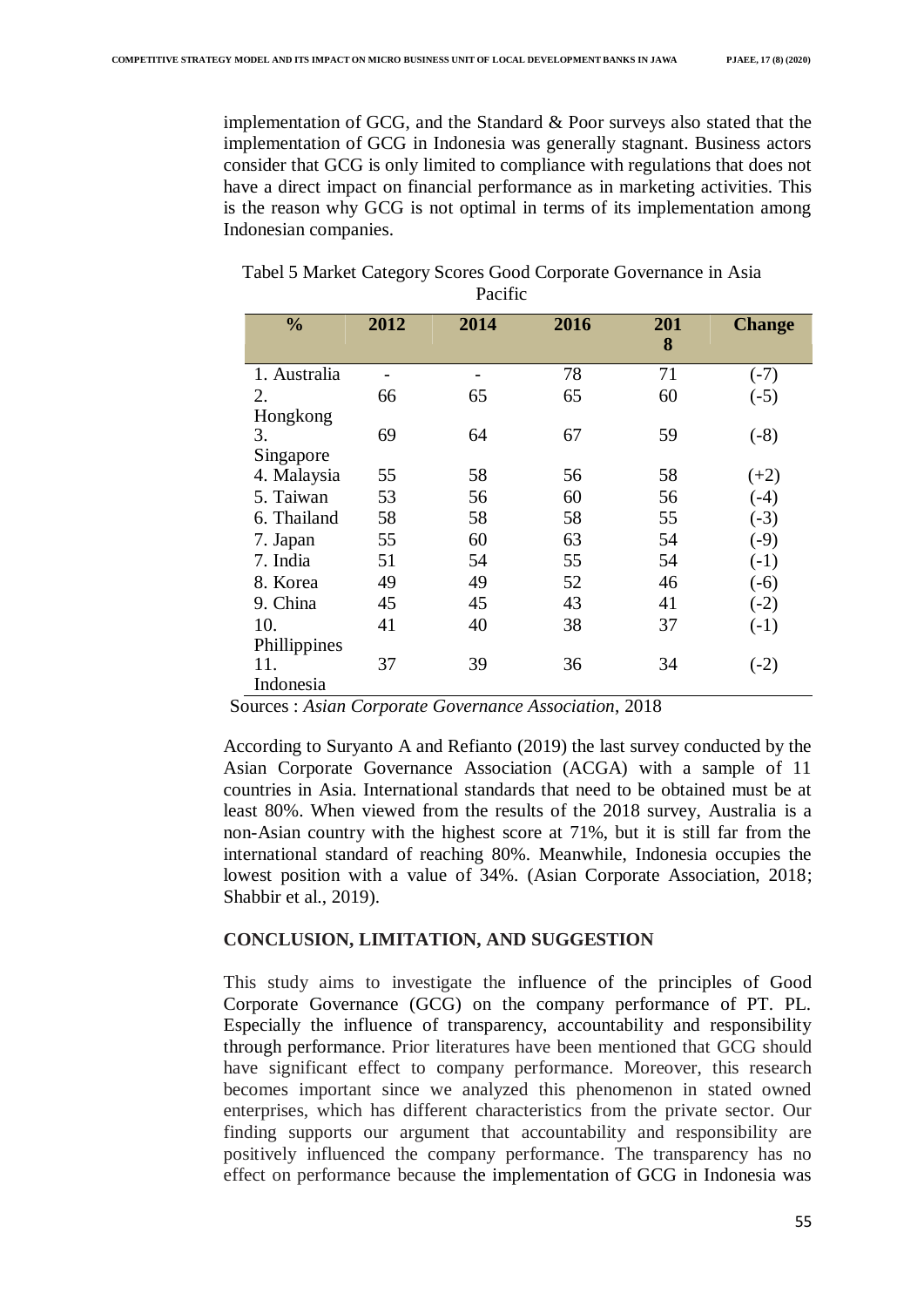generally stagnant. According to this, we are expecting that stated owned enterprises top management could pay more attention to GCG. Last but not least, we recognize that the sample size could be improved for the next study. As during the pandemic situation, data collection is more complicated than in the normal period.

#### **REFERENCES**

- Arief, Muhammad (2009). "*The Power Of Good Corporate Governance Teori dan Implementasi*", Jakarta, Salemba Empat.
- Fahmi, Idris (2010), "*Manajemen Kinerja"*, Bandung, Alfabet.
- Forum for Corporate Governance in Indonesia (FCGI). "*How is The Indonesian Corporate Governance Condition in Reality"*. [http://fcgi.org.id.](http://fcgi.org.id/)
- Forum for Corporate Governance in Indonesia. (2001). "*Seri Tata Kelola* (*Corporate Governance*)" Jilid II. [http://fcgi.org.id.](http://fcgi.org.id/)
- Fornell, C. and Larcker, D. F. (1981), "Evaluating structural equation models with unobservable variables and measurement error", *Journal of marketing research,* Vol. 18 No. 1, pp. 39-50.
- Hair, J. F., Black, W. C., Babin, B. J., Anderson, R. E. and Tatham, R. L. (1998) *Multivariate data analysis,* Prentice Hall Upper Saddle River, NJ.
- Hair, J. F., Ringle, C. M. and Sarstedt, M. (2011), "PLS-SEM: Indeed a Silver Bullet", *Journal of Marketing Theory and Practice,* Vol. 19 No. 2, pp. 139-152.
- Hair, J. F., Sarstedt, M., Ringle, C. M. and Mena, J. A. (2012), "An assessment of the use of partial least squares structural equation modeling in marketing research", *Journal of the Academy of Marketing Science,* Vol. 40 No. 3, pp. 414-433.
- Hamdani (2015), "*Good Corporate Governance Tinjauan Etika dalam Praktik Bisnis",* Jakarta, Mitra Wacana Media.
- Keputusan Menteri Negara Badan Usaha Milik Negara (Meneg BUMN) No. Kep-117/M-MBU/2002 tentang *Penerapan Praktek Good Corporate Governance pada BUMN*.
- Kock, N. (2020) *WarpPLS User Manual: Version 7.0.,* Laredo, TX: ScriptWarp Systems.
- Mahsun. (2013), "*Metode Penelitian Bahasa: Tahapan, Strategi, Metode, dan Tekniknya"*, Jakarta, Rajagrafindo Persada.
- Moeherino (2009), "*Pengukuran Kinerja Berbasis Kompetensi",* Bogor, Ghalia.
- McKinsey & Company, (2002), "*Global Investor Opinion Survey"*. July
- Muhammad, S., Shabbir, M. S., Arshad, M. A., & Mahmood, A. (2019). 4th Industrial Revolution and TVET: The Relevance of Entrepreneurship Education for Development. Opcion, 11-21. https://doi.org/10.1201/9780429281501-1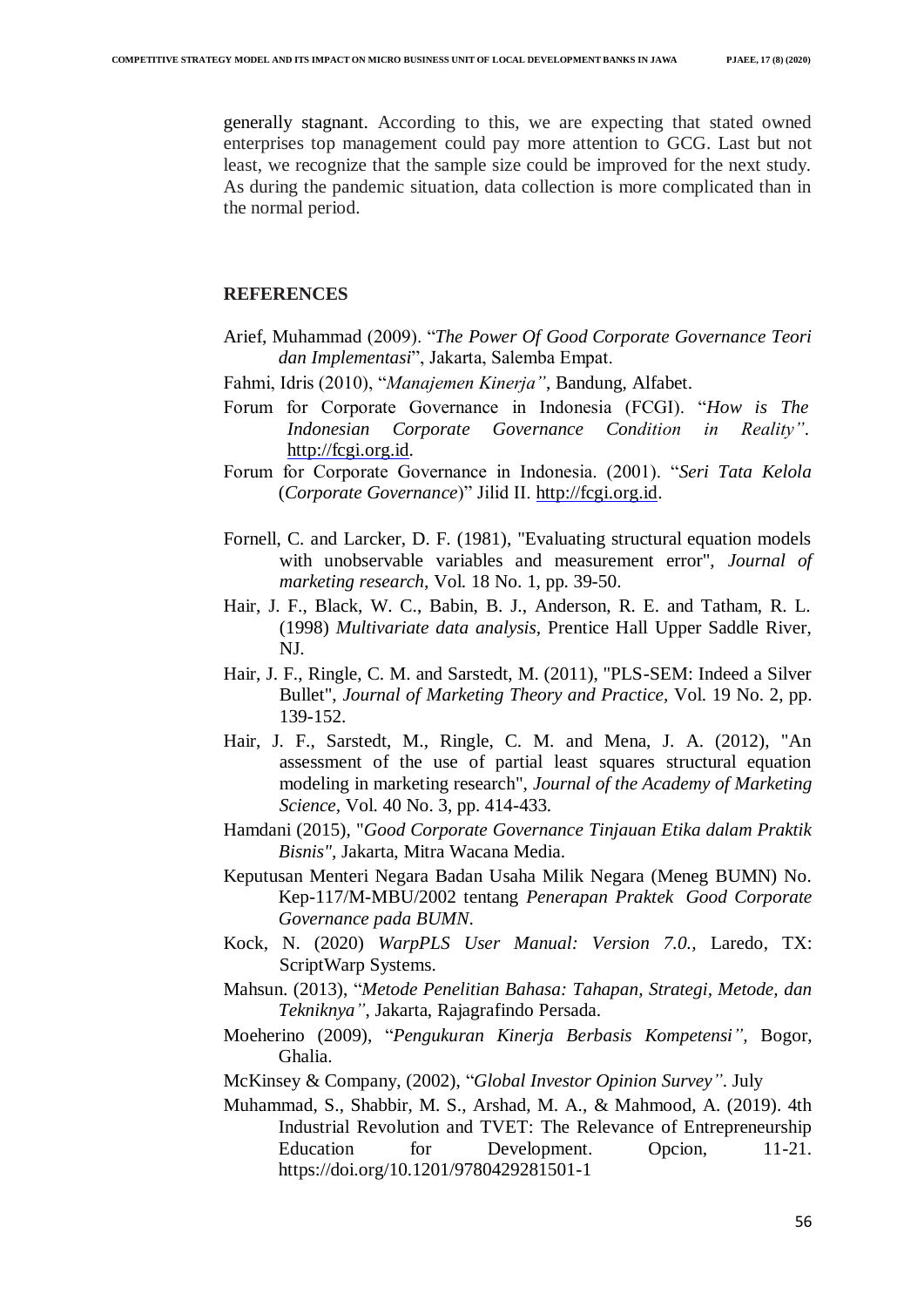- Muhammad, S., Shabbir, M. S., & Kassim, N. M. (2019). Entrepreneur as an Individual: Review of Recent Literature on Entrepreneurial Skills. Opcion, 35, 582-599.
- Munir, S., Yasin, M. A., Shabbir, M. S., Ali, S. R., Tariq, B., Chani, M. I., Orangzab, M., & Abbas, M. (2019). Mediating role of organizational citizenship behavior on authentic leadership and employee job performance: A study of higher educational institutes in Pakistan. Revista Dilemas Contemporáneos: Educación, Política y Valores. http://www.dilemascontemporaneoseducacionpoliticayvalores.com/
- Noorollahi, Y., Shabbir, M. S., Siddiqi, A. F., Ilyashenko, L. K., & Ahmadi, E. (2019). Review of two decade geothermal energy development in Iran, benefits, challenges, and future policy. Geothermics, 77, 257-266. https://doi.org/10.1016/j.geothermics.2018.10.004
- Noreen, T., Abbas, m., Shabbir, m. S., & Al-Ghazali, B. M. (2019). Ascendancy Of Financial Education To Escalate Financial Capability Of Young Adults: Case Of Punjab, Pakistan. International Transaction Journal of Engineering, Management, & Applied Sciences & Technologies. https://doi.org/10.14456/ITJEMAST.2019.200
- Normalini, M., Ramayah, T., & Shabbir, M. S. (2019). Investigating the Impact of Security Factors In E-business and Internet Banking Usage Intention among Malaysians. Industrial Engineering & Management Systems, 18(3), 501-510. https://doi.org/10.7232/iems.2019.18.3.501
- Peraturan Menteri Negara BUMN No.Per-01/MBU/2011 tentang " *Penerapan Tata Kelola yang Baik (Good Corporate Governance) pada BUMN*" tanggal 1 Agustus 2011
- Peraturan Menteri Negara BUMN No.Per-09/MBU/2012 tentang " *Perubahan atas Permen tentang Penerapan Tata Kelola yang Baik (Good Corporate Governance) pada BUMN*" , tanggal 6 Juli 2012
- Suryanto, A and Refianto (2019) " *Analisis Pengaruh Penerapan GCG terhadap Kinerja Keuangan*, Jurnal Bina Manajemen, Vol 8 No.1 hal 1-33, September 2019
- Ramakrishnan, J., Shabbir, M. S., Kassim, N. M., Nguyen, P. T., & Mavaluru, D. (2020). A comprehensive and systematic review of the network virtualization techniques in the IoT. International Journal of Communication Systems, 33(7). https://doi.org/10.1002/dac.4331
- Shabbir, M. S., Abbas, M., Aman, Q., Ali, R., & Orangzeb, K. (2019). Poverty Reduction Strategies. Exploring the link between Poverty and Corruption from less developed countries. Revista Dilemas Contemporáneos: Educación, Política y Valores. http://www.dilemascontemporaneoseducacionpoliticayvalores.com/
- Shabbir, M. S., Abbas, M., & Tahir, M. S. (2020). HPWS and knowledge sharing behavior: The role of psychological empowerment and organizational identification in public sector banks. Journal of Public Affairs. https://doi.org/10.1002/pa.2512
- Shabbir, M. S., Asad, M., Faisal, m., & Salman, R. (2019). The Relationship between Product Nature and Supply Chain Strategy: An Empirical Evidence. International Journal of Supply Chain Management, 8(2), 139-153. http://excelingtech.co.uk/